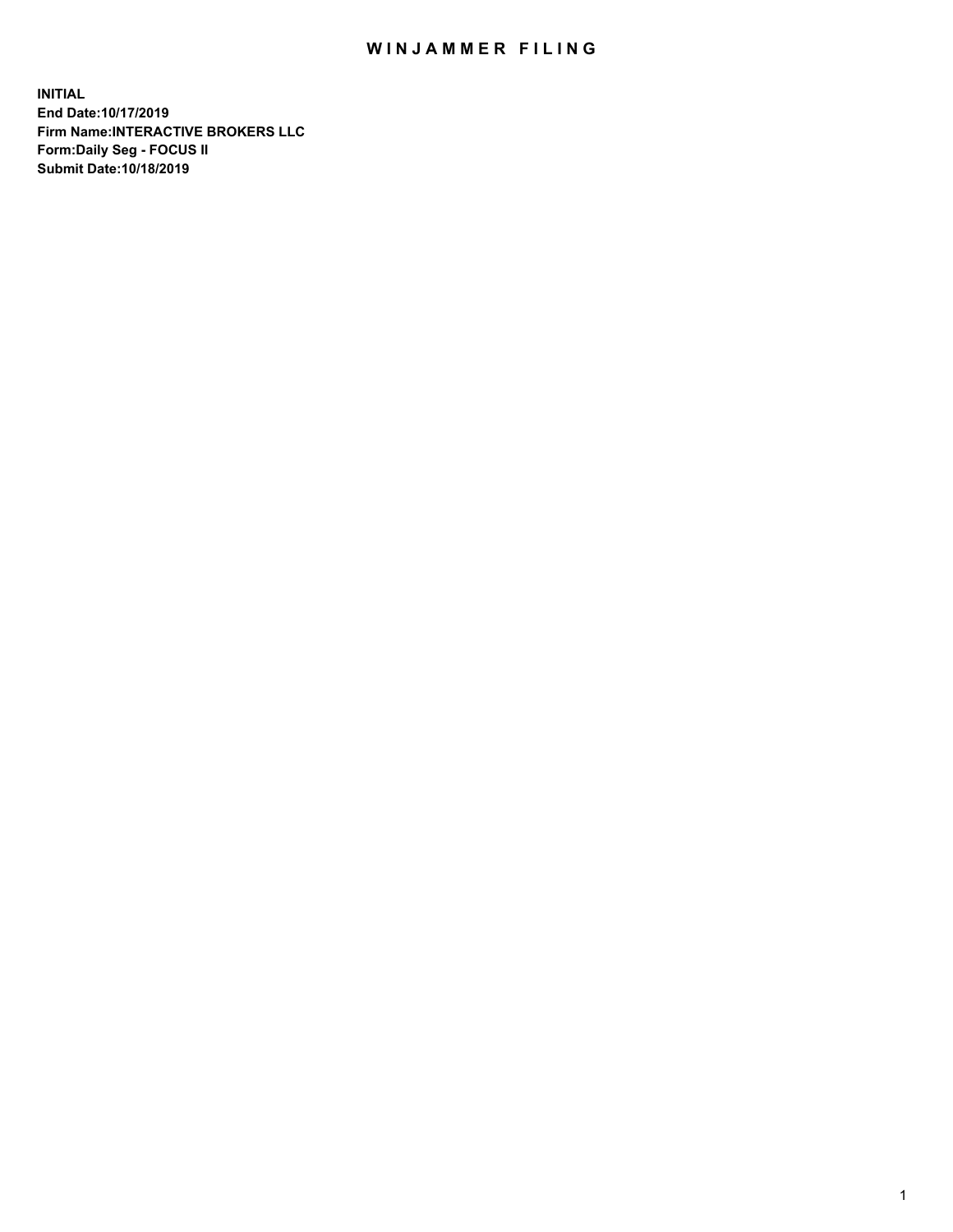**INITIAL End Date:10/17/2019 Firm Name:INTERACTIVE BROKERS LLC Form:Daily Seg - FOCUS II Submit Date:10/18/2019 Daily Segregation - Cover Page**

| Name of Company                                                                                                                                                                                                                                                                                                                | <b>INTERACTIVE BROKERS LLC</b>                                                                  |
|--------------------------------------------------------------------------------------------------------------------------------------------------------------------------------------------------------------------------------------------------------------------------------------------------------------------------------|-------------------------------------------------------------------------------------------------|
| <b>Contact Name</b>                                                                                                                                                                                                                                                                                                            | James Menicucci                                                                                 |
| <b>Contact Phone Number</b>                                                                                                                                                                                                                                                                                                    | 203-618-8085                                                                                    |
| <b>Contact Email Address</b>                                                                                                                                                                                                                                                                                                   | jmenicucci@interactivebrokers.c<br>om                                                           |
| FCM's Customer Segregated Funds Residual Interest Target (choose one):<br>a. Minimum dollar amount: ; or<br>b. Minimum percentage of customer segregated funds required:% ; or<br>c. Dollar amount range between: and; or<br>d. Percentage range of customer segregated funds required between:% and%.                         | $\overline{\mathbf{0}}$<br>$\overline{\mathbf{0}}$<br>155,000,000 245,000,000<br>0 <sub>0</sub> |
| FCM's Customer Secured Amount Funds Residual Interest Target (choose one):<br>a. Minimum dollar amount: ; or<br>b. Minimum percentage of customer secured funds required:%; or<br>c. Dollar amount range between: and; or<br>d. Percentage range of customer secured funds required between:% and%.                            | $\overline{\mathbf{0}}$<br>$\overline{\mathbf{0}}$<br>80,000,000 120,000,000<br>0 <sub>0</sub>  |
| FCM's Cleared Swaps Customer Collateral Residual Interest Target (choose one):<br>a. Minimum dollar amount: ; or<br>b. Minimum percentage of cleared swaps customer collateral required:% ; or<br>c. Dollar amount range between: and; or<br>d. Percentage range of cleared swaps customer collateral required between:% and%. | $\overline{\mathbf{0}}$<br>$\underline{\mathbf{0}}$<br>0 <sub>0</sub><br>0 <sub>0</sub>         |

Attach supporting documents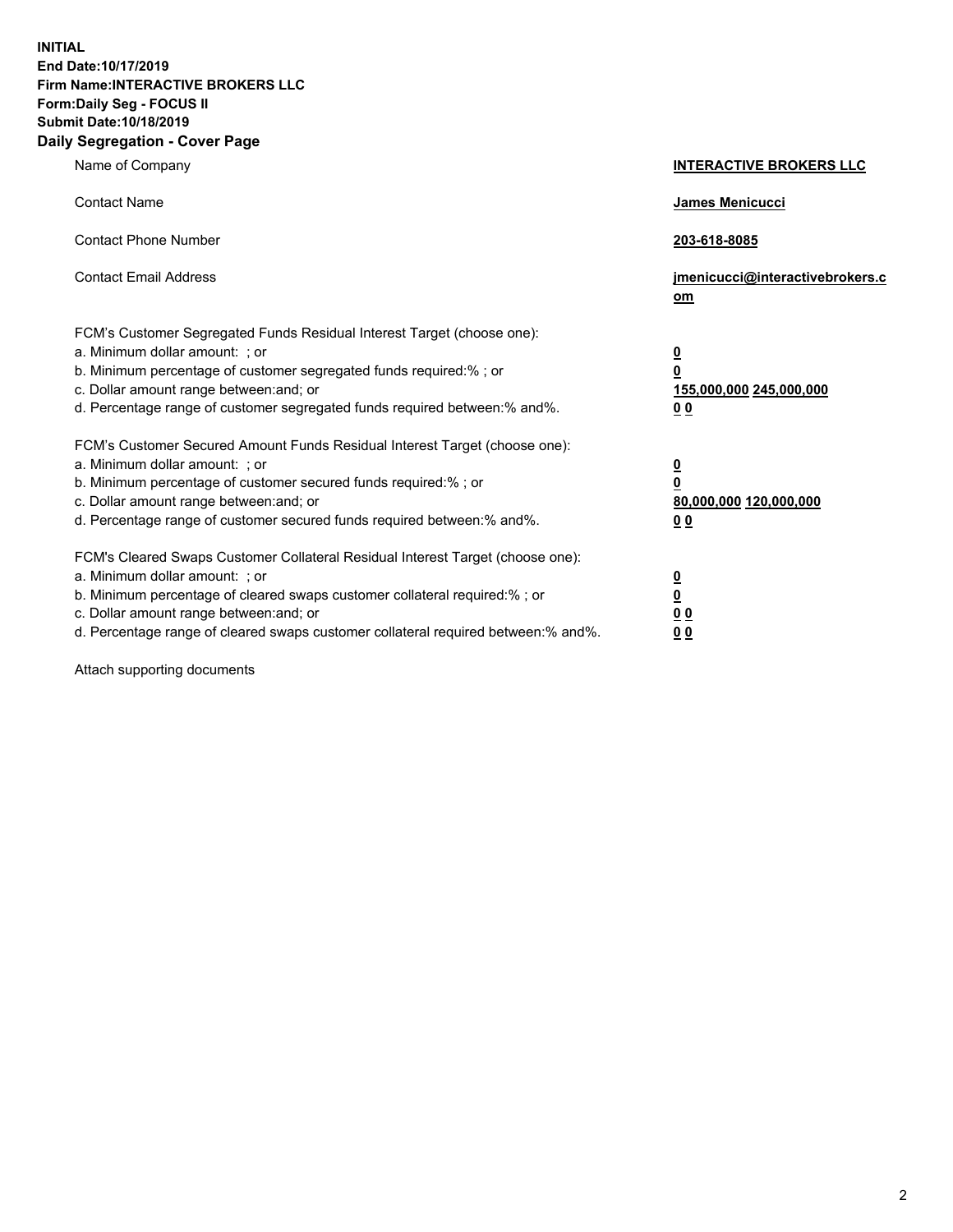## **INITIAL End Date:10/17/2019 Firm Name:INTERACTIVE BROKERS LLC Form:Daily Seg - FOCUS II Submit Date:10/18/2019 Daily Segregation - Secured Amounts**

|     | Daily Jegiegation - Jeculed Aniounts                                                                                                                              |                                  |
|-----|-------------------------------------------------------------------------------------------------------------------------------------------------------------------|----------------------------------|
|     | Foreign Futures and Foreign Options Secured Amounts                                                                                                               |                                  |
|     | Amount required to be set aside pursuant to law, rule or regulation of a foreign                                                                                  | $0$ [7305]                       |
|     | government or a rule of a self-regulatory organization authorized thereunder                                                                                      |                                  |
| 1.  | Net ledger balance - Foreign Futures and Foreign Option Trading - All Customers                                                                                   |                                  |
|     | A. Cash                                                                                                                                                           | 498,274,661 [7315]               |
|     | B. Securities (at market)                                                                                                                                         | $0$ [7317]                       |
| 2.  | Net unrealized profit (loss) in open futures contracts traded on a foreign board of trade                                                                         | 8,151,817 [7325]                 |
| 3.  | Exchange traded options                                                                                                                                           |                                  |
|     | a. Market value of open option contracts purchased on a foreign board of trade                                                                                    | 47,909 [7335]                    |
|     | b. Market value of open contracts granted (sold) on a foreign board of trade                                                                                      | $-28,455$ [7337]                 |
| 4.  | Net equity (deficit) (add lines 1. 2. and 3.)                                                                                                                     | 506,445,932 [7345]               |
| 5.  | Account liquidating to a deficit and account with a debit balances - gross amount                                                                                 | 6,796 [7351]                     |
|     | Less: amount offset by customer owned securities                                                                                                                  | 0 [7352] 6,796 [7354]            |
| 6.  | Amount required to be set aside as the secured amount - Net Liquidating Equity                                                                                    | 506,452,728 [7355]               |
|     | Method (add lines 4 and 5)                                                                                                                                        |                                  |
| 7.  | Greater of amount required to be set aside pursuant to foreign jurisdiction (above) or line                                                                       | 506,452,728 [7360]               |
|     | 6.                                                                                                                                                                |                                  |
|     | FUNDS DEPOSITED IN SEPARATE REGULATION 30.7 ACCOUNTS                                                                                                              |                                  |
| 1.  | Cash in banks                                                                                                                                                     |                                  |
|     | A. Banks located in the United States                                                                                                                             | 46,693,234 [7500]                |
|     | B. Other banks qualified under Regulation 30.7                                                                                                                    | 0 [7520] 46,693,234 [7530]       |
| 2.  | Securities                                                                                                                                                        |                                  |
|     | A. In safekeeping with banks located in the United States                                                                                                         | 492,366,688 [7540]               |
|     | B. In safekeeping with other banks qualified under Regulation 30.7                                                                                                | 0 [7560] 492,366,688 [7570]      |
| 3.  | Equities with registered futures commission merchants                                                                                                             |                                  |
|     | A. Cash                                                                                                                                                           | $0$ [7580]                       |
|     | <b>B.</b> Securities                                                                                                                                              | $0$ [7590]                       |
|     | C. Unrealized gain (loss) on open futures contracts                                                                                                               | $0$ [7600]                       |
|     | D. Value of long option contracts                                                                                                                                 | $0$ [7610]                       |
|     | E. Value of short option contracts                                                                                                                                | 0 [7615] 0 [7620]                |
| 4.  | Amounts held by clearing organizations of foreign boards of trade                                                                                                 |                                  |
|     | A. Cash                                                                                                                                                           | $0$ [7640]                       |
|     | <b>B.</b> Securities                                                                                                                                              | $0$ [7650]                       |
|     | C. Amount due to (from) clearing organization - daily variation                                                                                                   | $0$ [7660]                       |
|     | D. Value of long option contracts                                                                                                                                 | 0 [7670]                         |
|     | E. Value of short option contracts                                                                                                                                | 0 [7675] 0 [7680]                |
| 5.  | Amounts held by members of foreign boards of trade                                                                                                                |                                  |
|     | A. Cash                                                                                                                                                           | 89,649,264 [7700]                |
|     | <b>B.</b> Securities                                                                                                                                              | $0$ [7710]                       |
|     | C. Unrealized gain (loss) on open futures contracts                                                                                                               | -3,722,203 [7720]                |
|     | D. Value of long option contracts                                                                                                                                 | 47,909 [7730]                    |
|     | E. Value of short option contracts                                                                                                                                | -28,455 [7735] 85,946,515 [7740] |
| 6.  | Amounts with other depositories designated by a foreign board of trade                                                                                            | 0 [7760]                         |
| 7.  | Segregated funds on hand                                                                                                                                          | $0$ [7765]                       |
| 8.  | Total funds in separate section 30.7 accounts                                                                                                                     | 625,006,437 [7770]               |
| 9.  | Excess (deficiency) Set Aside for Secured Amount (subtract line 7 Secured Statement                                                                               | 118,553,709 [7380]               |
| 10. | Page 1 from Line 8)                                                                                                                                               |                                  |
| 11. | Management Target Amount for Excess funds in separate section 30.7 accounts<br>Excess (deficiency) funds in separate 30.7 accounts over (under) Management Target | 80,000,000 [7780]                |
|     |                                                                                                                                                                   | 38,553,709 [7785]                |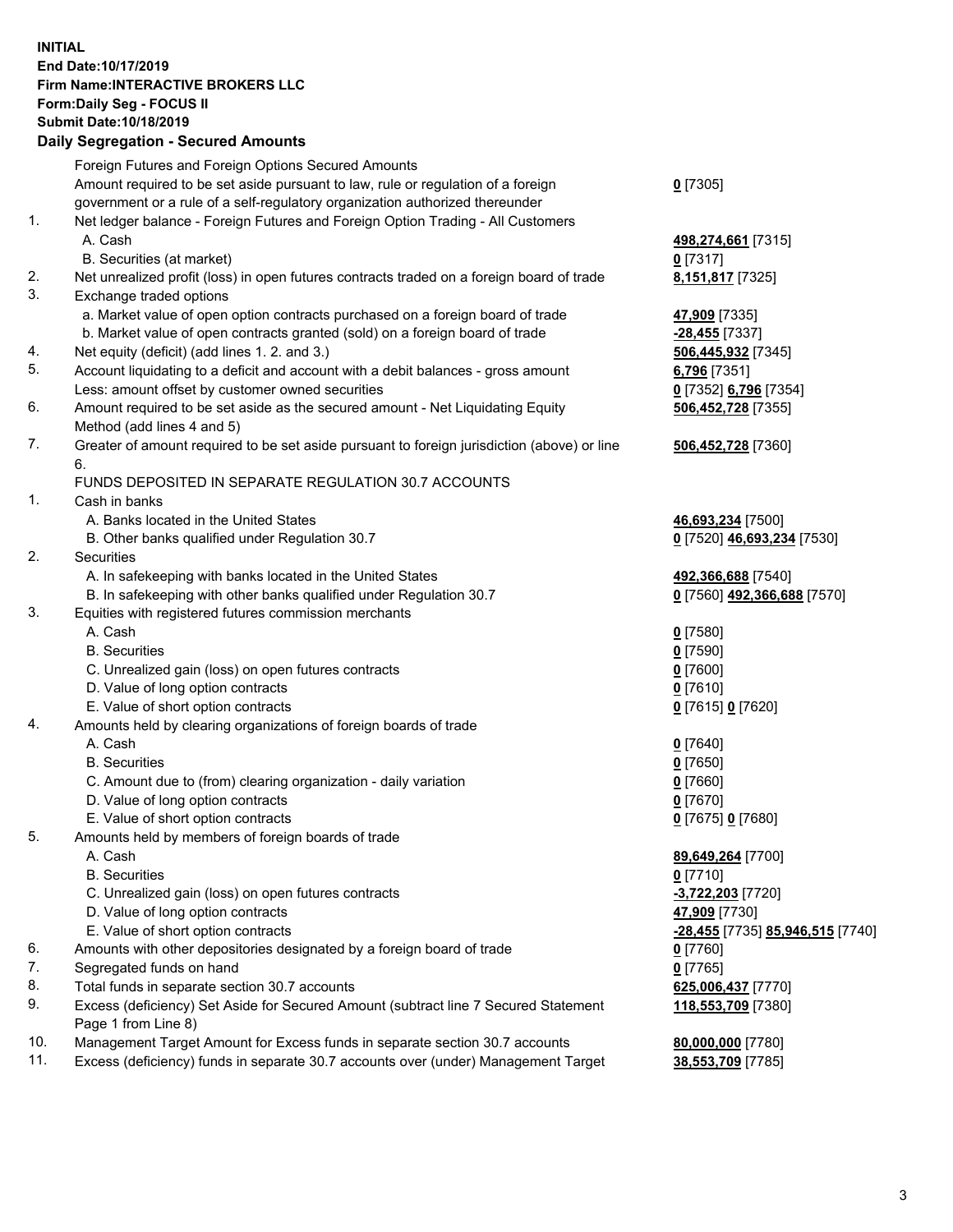| <b>INITIAL</b> | End Date: 10/17/2019<br>Firm Name: INTERACTIVE BROKERS LLC<br>Form: Daily Seg - FOCUS II<br>Submit Date: 10/18/2019 |                         |
|----------------|---------------------------------------------------------------------------------------------------------------------|-------------------------|
|                | Daily Segregation - Segregation Statement                                                                           |                         |
|                | SEGREGATION REQUIREMENTS(Section 4d(2) of the CEAct)                                                                |                         |
| 1.             | Net ledger balance                                                                                                  |                         |
|                | A. Cash                                                                                                             | 4,102,672,104 [7010]    |
|                | B. Securities (at market)                                                                                           | $0$ [7020]              |
| 2.             | Net unrealized profit (loss) in open futures contracts traded on a contract market                                  | -53,894,509 [7030]      |
| 3.             | Exchange traded options                                                                                             |                         |
|                | A. Add market value of open option contracts purchased on a contract market                                         | 187,405,013 [7032]      |
|                | B. Deduct market value of open option contracts granted (sold) on a contract market                                 | -182,365,591 [7033]     |
| 4.             | Net equity (deficit) (add lines 1, 2 and 3)                                                                         | 4,053,817,017 [7040]    |
| 5.             | Accounts liquidating to a deficit and accounts with                                                                 |                         |
|                | debit balances - gross amount                                                                                       | 992,622 [7045]          |
|                | Less: amount offset by customer securities                                                                          | 0 [7047] 992,622 [7050] |
| 6.             | Amount required to be segregated (add lines 4 and 5)                                                                | 4,054,809,639 [7060]    |
|                | FUNDS IN SEGREGATED ACCOUNTS                                                                                        |                         |
| 7.             | Deposited in segregated funds bank accounts                                                                         |                         |
|                | A. Cash                                                                                                             | 983,386,831 [7070]      |
|                | B. Securities representing investments of customers' funds (at market)                                              | 2,027,104,585 [7080]    |
|                | C. Securities held for particular customers or option customers in lieu of cash (at<br>market)                      | $0$ [7090]              |
| 8.             | Margins on deposit with derivatives clearing organizations of contract markets                                      |                         |
|                | A. Cash                                                                                                             | 3,273,029 [7100]        |
|                | B. Securities representing investments of customers' funds (at market)                                              | 1,270,946,577 [7110]    |
|                | C. Securities held for particular customers or option customers in lieu of cash (at                                 | $0$ [7120]              |
|                | market)                                                                                                             |                         |
| 9.             | Net settlement from (to) derivatives clearing organizations of contract markets                                     | -8,699,376 [7130]       |
| 10.            | Exchange traded options                                                                                             |                         |
|                | A. Value of open long option contracts                                                                              | 190,516,462 [7132]      |
|                | B. Value of open short option contracts                                                                             | -185,518,306 [7133]     |
| 11.            | Net equities with other FCMs                                                                                        |                         |
|                | A. Net liquidating equity                                                                                           | $0$ [7140]              |
|                | B. Securities representing investments of customers' funds (at market)                                              | 0 [7160]                |
|                | C. Securities held for particular customers or option customers in lieu of cash (at                                 | $0$ [7170]              |
|                | market)                                                                                                             |                         |
| 12.            | Segregated funds on hand                                                                                            | $0$ [7150]              |
| 13.            | Total amount in segregation (add lines 7 through 12)                                                                | 4,281,009,802 [7180]    |
| 14.            | Excess (deficiency) funds in segregation (subtract line 6 from line 13)                                             | 226,200,163 [7190]      |
| 15.            | Management Target Amount for Excess funds in segregation                                                            | 155,000,000 [7194]      |

16. Excess (deficiency) funds in segregation over (under) Management Target Amount Excess

**71,200,163** [7198]